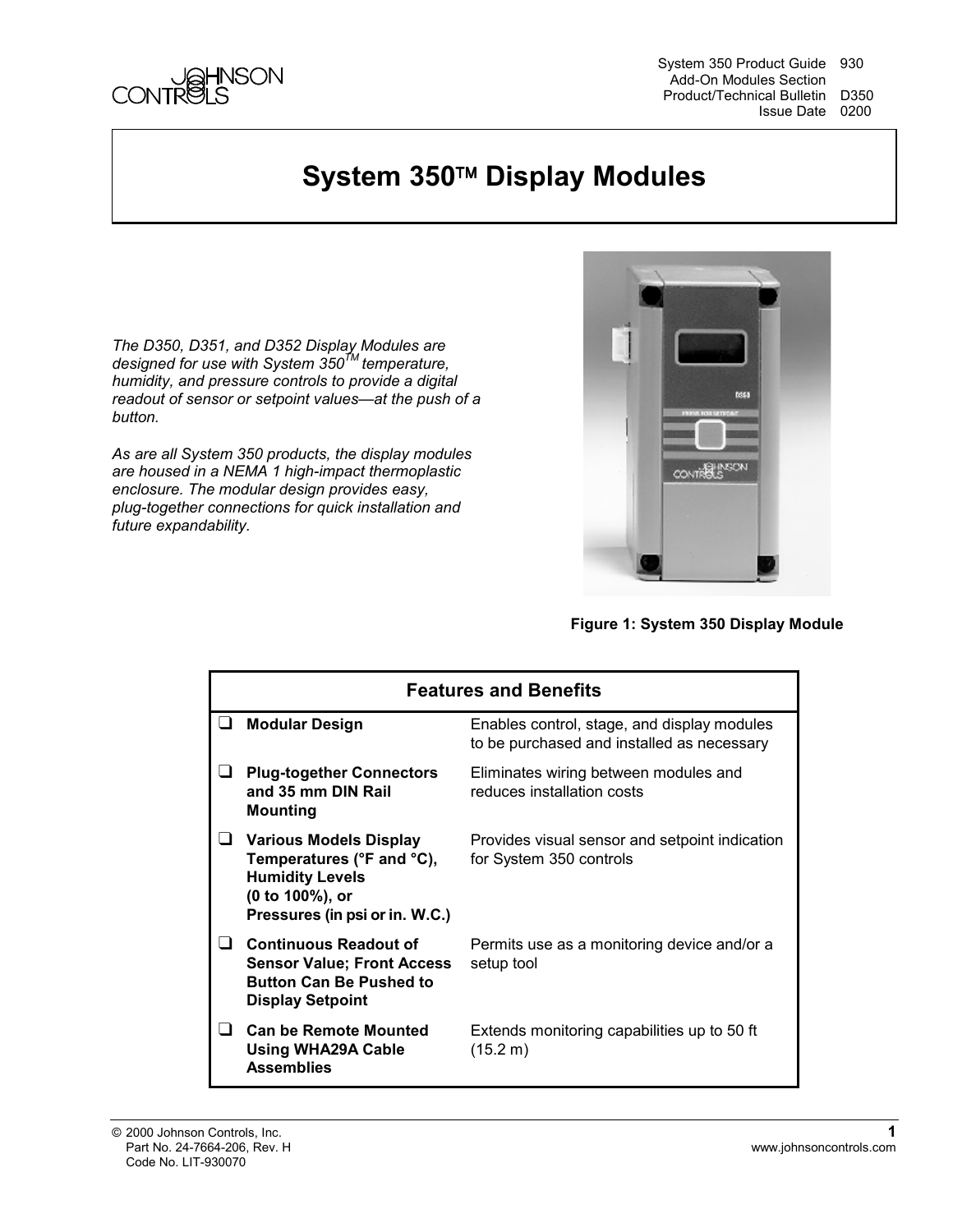## *A***pplication Overview**

System 350 Display Modules can be permanently installed in a System 350 control system or used for remote setup or troubleshooting.

All adjustments to the system can be made accurately by using the display modules during setup. For applications where a display module will not be permanently mounted, the service technician can use an optional extension cable (WHA29A-600R) to temporarily connect a display module to the system to verify the sensor reading and setpoint.



**Figure 2: Display Module Features**

## *O***peration**

The display modules receive their power, sensor, and setpoint information from a System 350 control module. A 3-digit LCD (Liquid Crystal Display) provides continuous readout of the sensor value.

To view the setpoint reading, press the PRESS FOR SETPOINT button located on the face of the module. The button must be pressed and held for approximately three seconds.

### *I***nstallation**



#### ! WARNING: **Risk of Electrical Shock.**

Disconnect power supply before making electrical connections to avoid possible electrical shock or equipment damage.

The display modules are housed in a compact NEMA 1 plastic enclosure designed for standard 35 mm DIN rail mounting. The modules are not position sensitive, but they should be mounted for convenient wiring and adjustment. Four key-slot mounting holes on the back of the control case are provided for surface mounting when required.

The display modules plug into the control and other System 350 add-on modules via 5-pin connectors located on either side of each module.

System 350 modules can be arranged in any order; external wiring is not required to interconnect components. (For optimal system accuracy, mount the D350 series modules at the far right end of the system.) The system becomes operational as soon as power is applied.

Five wire cable assemblies in various lengths are available for remote mount applications. See Table 3.

### *D***imensions**



**Figure 3: Module Dimensions, in. (mm)**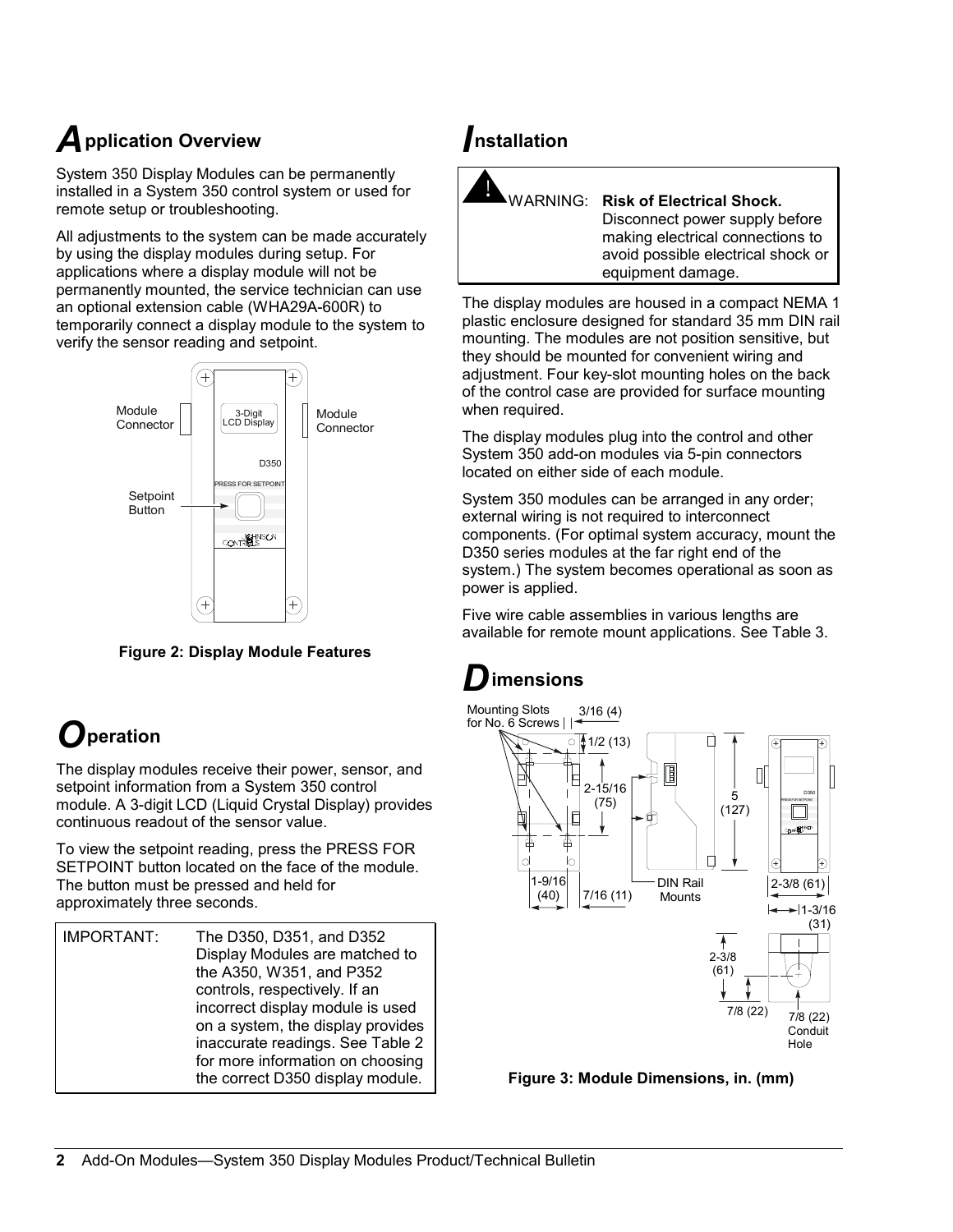# *C***heckout Procedure**

Before applying power, make certain that the installation and wiring connections are according to job specifications. After necessary adjustments and electrical connections have been made, put the system into operation and observe at least three complete operating cycles before leaving the installation.

## *T***roubleshooting**

Before troubleshooting the display module, verify that the system control is functioning properly. Consult the appropriate System 350 bulletin for operating specifications and troubleshooting instructions.

If the control is functioning properly, use the following procedure to troubleshoot the display module.

- 1. Measure the temperature, pressure, or humidity with an instrument that is at least as accurate as the sensor in the system, and compare this with the readout on the display module.
	- a. If these values do not match within a reasonable range (for example, 0.5F°), check the sensor for proper wiring and performance. Refer to the appropriate sensor bulletin for information on sensor troubleshooting.
	- b. If the sensor is wired and operating correctly and the display reading is incorrect, the display module must be replaced.
- 2. Press the PRESS FOR SETPOINT button on the front of the display module. If the value displayed on the LCD is out of range, replace the display module. Refer to Table 1 for out-of-range values for the various display modules.
- 3. If pressing the PRESS FOR SETPOINT button results in a reading other than the expected setpoint value, check the setpoint dial setting and correct if necessary. If the display continues to read an incorrect value, replace the display module.

#### **Table 1: Out-of-Range Values**

| <b>Display</b><br><b>Module</b><br><b>Model</b> | Out-of-Range<br><b>Setpoint Value</b> | Out-of-Range<br><b>Sensor Value</b>      |
|-------------------------------------------------|---------------------------------------|------------------------------------------|
| <b>D350AA-1</b>                                 | Greater than<br>260°F or 130°C        | Greater than 300°F or<br>$150^{\circ}$ C |
| D351AA-1                                        | Greater than<br>95% RH                | Greater than<br>100% RH                  |
| D352AA-2                                        | Greater than<br>700 psi               | Greater than 750 psi                     |
| <b>D352CA-1</b>                                 | Greater than<br>5.20 in. W.C.         | none                                     |
| D352CA-2                                        | Greater than<br>$0.260$ in. W.C.      | Greater than<br>0.520 in. W.C.           |

#### **Table 2: Controls and Related Display Modules**

| <b>Control Module</b><br><b>Models</b>                           | <b>Display Module</b><br><b>Models</b> |
|------------------------------------------------------------------|----------------------------------------|
| A350A/B, A350E, A350P,<br>A350R, A350S                           | D350                                   |
| W351, W351P                                                      | D351                                   |
| P352AB-2, P352AB-3,<br>P352AB-4, P352PN-2,<br>P352PN-3, P352PN-4 | D352AA-2                               |
| <b>P352PQ-1</b>                                                  | D352CA-1                               |
| <b>P352PQ-2</b>                                                  | D352CA-2                               |

## *R***epairs and Replacement**

Field repairs or calibration must not be made. For replacement modules, contact the nearest Johnson Controls representative.